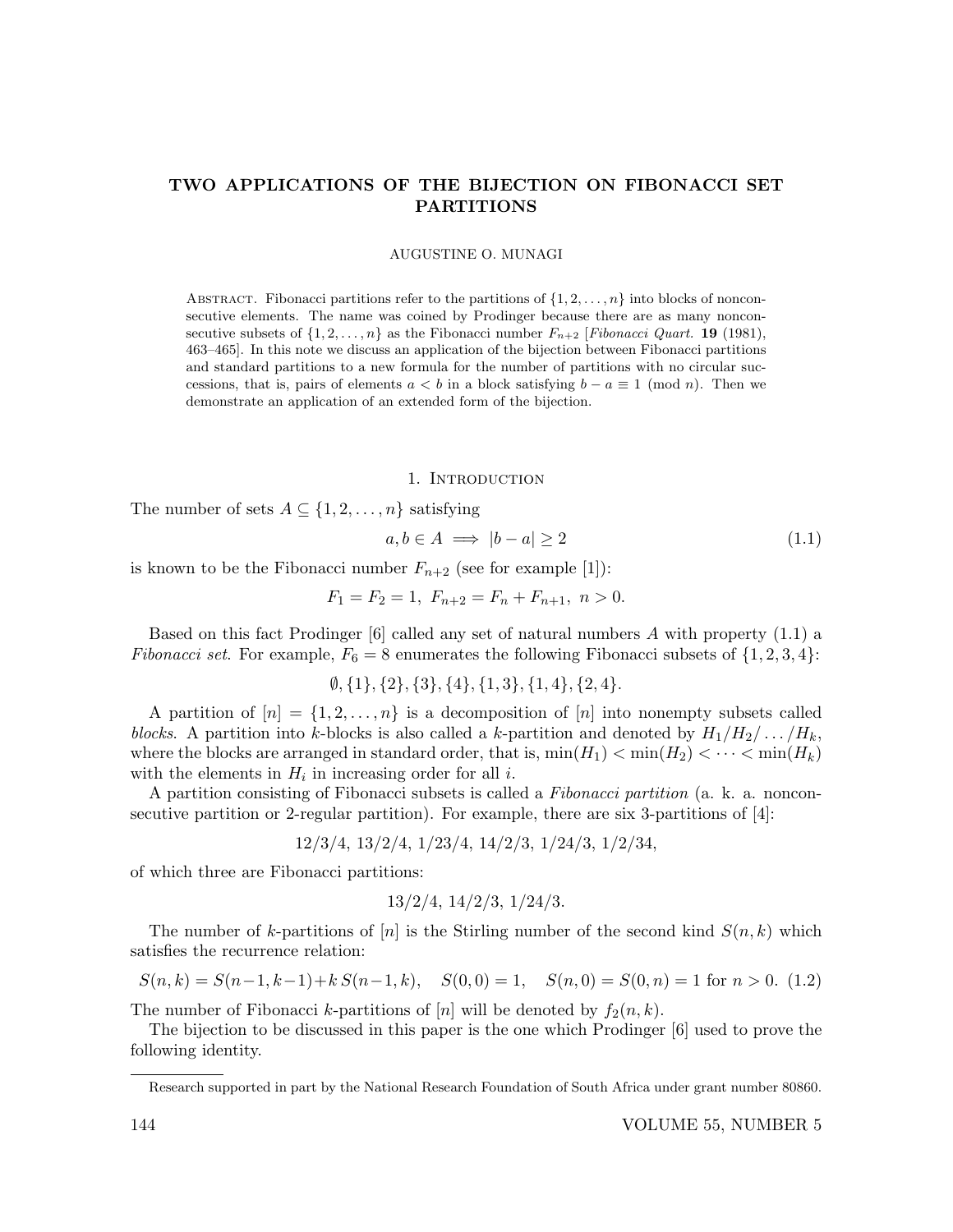**Theorem 1.1.** The number of Fibonacci k-partitions of [n] is equal to the number of  $(k-1)$ partitions of  $[n-1]$ :

$$
f_2(n,k) = S(n-1,k-1).
$$
\n(1.3)

Other bijections have since appeared in [2] and [3]. Even though the bijection of Prodinger has the apparent weakness of not being applicable to d-regular partitions for  $d > 2$ , it possesses the unique feature of relying on the parity of strings of consecutive elements. (In a d-regular partition, every pair of elements a, b in a block satisfies  $|a - b| \ge d$ .

In Section 2 we describe the bijection asserting the equality of the sets enumerated by the left- and right-hand sides of (1.3). The sets will be denoted by  $F_2(n, k)$  and  $\Pi(n - 1, k - 1)$ respectively. Then in Section 3 we use the reverse construction of the bijection to obtain a formula for partitions without circular successions (defined below). Lastly, in Section 4 we highlight a possible extension of the bijection.

2. THE BIJECTION: 
$$
F_2(n,k) \longrightarrow \Pi(n-1,k-1)
$$

We begin with two key definitions.

Succession: a pair of elements  $(a, b)$  in one block of a partition of  $[n]$  satisfying  $|a - b| = 1$ . Succession string: any contiguous sequence of one or more consecutive integers in one block of a partition.

Thus the set  $F_2(n, k)$  of Fibonacci partitions is precisely the set of k-partitions of  $[n]$  which contain no successions.

The bijection runs as follows. If a partition  $p \in \Pi(n-1, k-1)$  does not contain a succession, then insert the block  $\{n\}$  to obtain a partition in  $F_2(n, k)$ . If p contains successions, then form a new block  $H(n)$  to contain n and every ith term of each succession string of length t such that  $i \equiv t + 1 \pmod{2}$ . In other words, if t is odd, move elements in even positions to  $H(n)$ and if t is even, move elements in odd positions.

Conversely if the block  $H(n)$  containing n in a partition  $q \in F_2(n,k)$  satisfies  $|H(n)| = 1$ , then delete  $H(n)$ ; otherwise before deleting  $H(n)$ , put every  $x < n$  into the block containing  $x + 1$ . The resulting partition belongs to  $\Pi(n-1, k-1)$ .

For example,  $135/24 \mapsto 135/24/6$  and  $123/45 \mapsto 13/246/5$ .

The bijective map  $F_2(n, k) \to \Pi(n-1, k-1)$  will be denoted by  $\theta_2$ :

$$
\theta_2: F_2(n,k) \to \Pi(n-1,k-1). \tag{2.1}
$$

## 3. New formula for partitions without circular successions

A *circular succession* is an ordered pair of elements  $(a, b)$  in one block of a partition of  $[n]$ which satisfy  $b - a \equiv 1 \pmod{n}$ . In other words a circular succession is a succession or an occurrence of the pair  $(n, 1)$  in a block. For example the partition  $1259/367/48$  contains three circular successions namely  $(1, 2), (9, 1)$  and  $(6, 7)$ .

The number of k-partitions of  $[n]$  containing no circular successions is denoted by  $c(n, k)$ . Thus a partition enumerated by  $c(n, k)$  is a Fibonacci partition which avoids the circular succession  $(n, 1).$ 

In [4] the authors found the following formula using a direct construction of partitions enumerated by  $f_2(n, k)$ .

$$
c(n,k) = \sum_{j=2}^{\lfloor \frac{n+2}{2} \rfloor} \binom{n-j}{j-2} \sum_{i=0}^{j-2} \binom{j-2}{i} S(n-j-i,k-2), \quad 2 \le k \le n,
$$
 (3.1)

DECEMBER 2017 145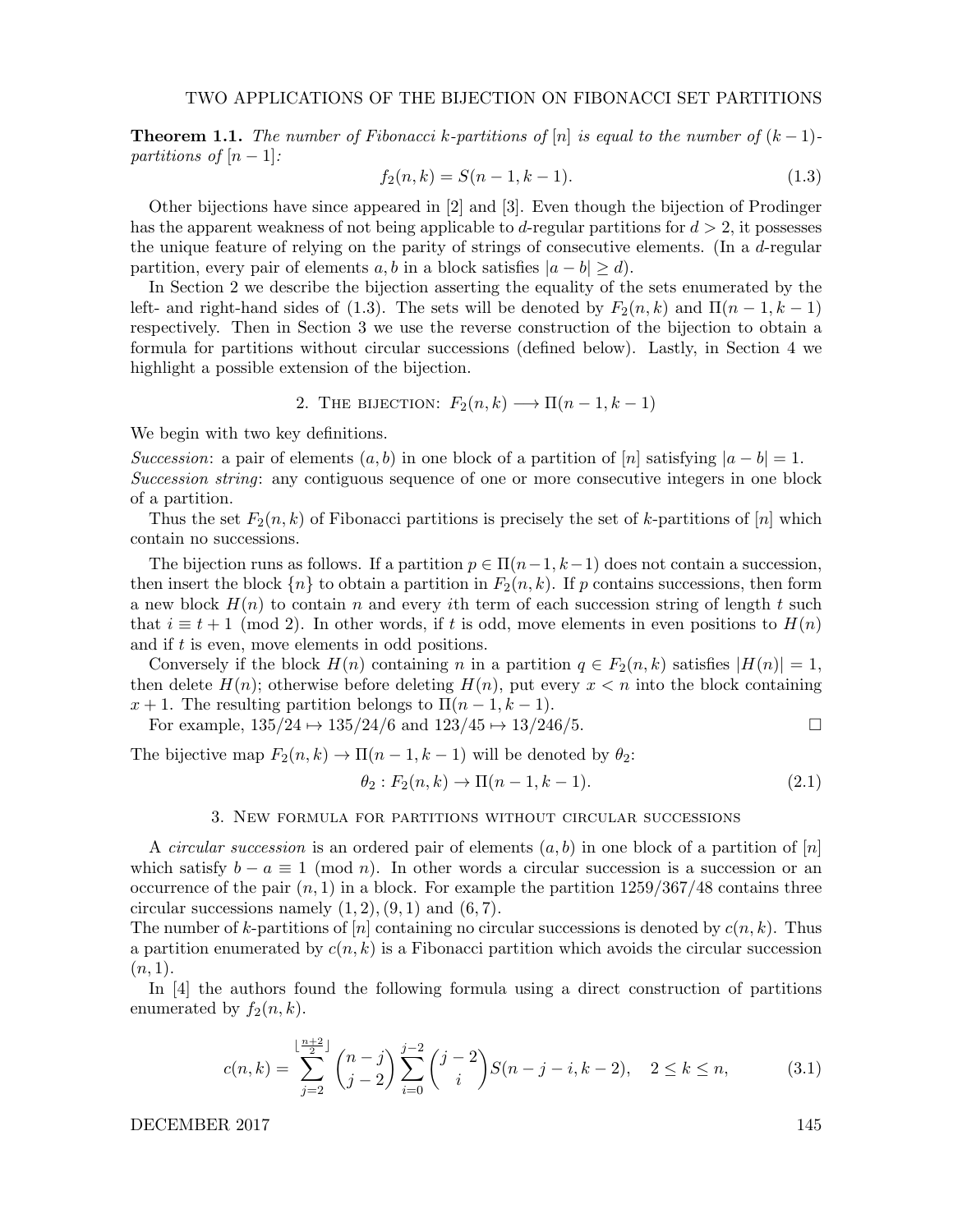## THE FIBONACCI QUARTERLY

with  $c(n, 1) = \delta_{1n}$ .

In this section we obtain a different formula by considering the images of partitions enumerated by  $f_2(n,k)$  under  $\theta_2$ .

**Proposition 3.1.** The number  $\pi_t(n, k)$  of partitions  $B_1/B_2/\cdots/B_k$  of  $[n]$  in which  $[t] \subseteq B_1$ and  $t + 1 \notin B_1$  is given by

$$
\pi_t(n,k) = S(n-t+1,k) - S(n-t,k).
$$

*Proof.* First Proof: Partition  $\{t + 1, \ldots, n\}$  into k blocks and then put the elements of  $[t]$ into any block except the block containing  $t + 1$ . This gives  $(k - 1)S(n - t, k)$  partitions. The other partitions in which  $B_1 = [t]$  are  $S(n-t, k-1)$  in number. Hence we obtain

$$
\pi_t(n,k) = S(n-t,k-1) + (k-1)S(n-t,k) = S(n-t+1,k) - S(n-t,k),
$$

where the second equality follows from the recurrence  $(1.2)$ .

Second Proof: The number of k-partitions of [n] containing the string [x],  $x \ge 1$ , is  $S(n (x - 1), k$ , that is, obtain a k-partition of  $\{x, \ldots, n\}$  and put the elements of  $\{1, \ldots, x-1\}$ into the block containing x. Thus for a fixed  $x = t$  the number of k-partitions of  $[n]$  containing the string  $[t]$  is  $S(n - (t - 1), k) - S(n - t, k)$ .

Let  $\pi_{odd}(n, k)$  and  $\pi_{even}(n, k)$  be the number of partitions in  $\Pi(n, k)$  in which 1 belongs to a succession string of odd and even length respectively. Then  $\pi_{odd}(n,k) = \sum_{i\geq 1} \pi_{2i-1}(n,k)$ and  $\pi_{even}(n,k) = \sum_{i \geq 1} \pi_{2i}(n,k)$ . Proposition 3.1 then implies the next result.

Corollary 3.2. We have

$$
\pi_{odd}(n,k) = \sum_{i\geq 1} (S(n-2i+2,k) - S(n-2i+1,k)).
$$

$$
\pi_{even}(n,k) = \sum_{i\geq 1} (S(n-2i+1,k) - S(n-2i,k)).
$$

Note that the sum  $\pi_{odd}(n,k) + \pi_{even}(n,k)$  telescopes to  $S(n,k)$ .

Our new formula is stated below.

### Theorem 3.3. We have

$$
c(n,k) = \sum_{i=1}^{\lfloor \frac{n-k+2}{2} \rfloor} (S(n-2i+1,k-1) - S(n-2i,k-1)).
$$

*Proof.* Let  $C(n, k)$  denote the set of partitions enumerated by  $c(n, k)$ . It will suffice to show that  $c(n, k) = |C(n, k)| = \pi_{odd}(n - 1, k - 1)$  so that the theorem follows from Corollary 3.2. A partition  $q \in C(n,k) \subseteq F_2(n,k)$  avoids the circular succession  $(n,1)$ . This means that 1 was not moved during the transition  $\theta_2^{-1}(p) \mapsto q$ , where  $p \in \Pi(n-1, k-1)$  (see (2.1)). Since 1 occupies an odd position, only integers occupying even positions were moved from the string containing 1 during execution of the map  $\theta_2^{-1}$ :  $\Pi(n-1,k-1) \to F_2(n,k)$ . This implies that  $p$  is a partition in which 1 belongs to a succession string of odd length. Thus the image of the restriction of  $\theta_2^{-1}$  to the set of such partitions p is precisely  $C(n, k)$ , i.e.,  $|C(n, k)| = \pi_{odd}(n - 1, k - 1)$ . Hence the result. (See Table 1 for an illustration).

This result leads to a corresponding single-sum formula for  $c_r(n, k)$ , the number of kpartitions of [n] containing r circular successions. Since  $c_r(n, k) = \binom{n}{r}$  $\binom{n}{r}c(n-r,k)$  [4, Theorem 3.2], we have: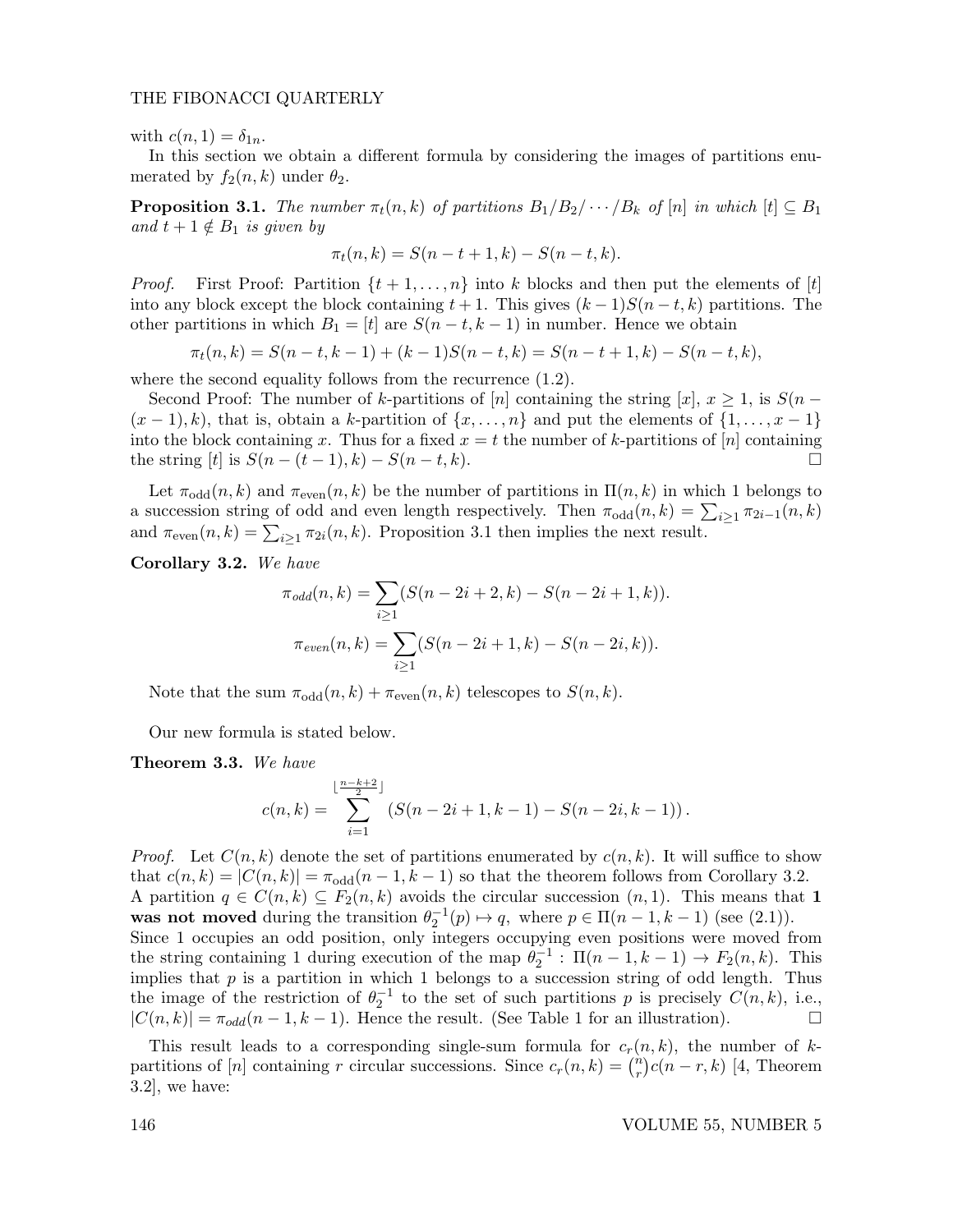| $p = B_1/B_2 \in \Pi(4,2)$ | $t, \; [t] \subseteq B_1 \;   \; .$ | $q = \theta_2^{-1}(p) \in F_2(5,3)   q \in C(5,3)$ ? |     |
|----------------------------|-------------------------------------|------------------------------------------------------|-----|
| 1/234                      |                                     | 1/24/35                                              | yes |
| 12/34                      | 2                                   | 135/2/4                                              | no  |
| 13/24                      |                                     | 13/24/5                                              | yes |
| 14/23                      |                                     | 14/25/3                                              | yes |
| 123/4                      | 3                                   | 13/25/4                                              | yes |
| 124/3                      | 2                                   | 15/24/3                                              | no  |
| 134/2                      |                                     | 14/2/35                                              | yes |

Table 1. Illustration of the proof of Theorem 3.3

Corollary 3.4.

$$
c_r(n,k) = {n \choose r} \sum_{i=1}^{\lfloor \frac{n-r-k+2}{2} \rfloor} (S(n-r-2i+1,k-1) - S(n-r-2i,k-1)).
$$

3.1. Bonus result - a combinatorial identity. The proof of the following identity was requested in [4].

$$
S(n,k) = \sum_{j=0}^{\lfloor \frac{n-2}{2} \rfloor} \sum_{t=0}^{j} {n-2-j \choose j} {j \choose t} S(n-2-j-t,k-1)
$$
  
+ 
$$
\sum_{j=0}^{\lfloor \frac{n-1}{2} \rfloor} \sum_{t=0}^{j} {n-1-j \choose j} {j \choose t} S(n-1-j-t,k-1).
$$
 (3.2)

Subsequently intricate combinatorial proofs were provided by Shattuck [7] and Munagi [5].

However, by comparing with  $(3.1)$ , we see that the right-hand side of  $(3.2)$  is equal to

$$
c(n, k + 1) + c(n + 1, k + 1)
$$

which, from the relation  $c(n, k) = \pi_{odd}(n - 1, k - 1)$ , is equal to

$$
\pi_{odd}(n-1,k) + \pi_{odd}(n,k).
$$

Thus using Corollary 3.2, the three quantities in (3.2) are, correspondingly,

$$
S(n,k) = \pi_{even}(n,k) + \pi_{odd}(n,k).
$$

So the identity (3.2) is just a splitting of  $S(n, k)$  into the numbers of k-partitions of [n] in which 1 belongs to a succession string of even and odd length.

## 4. A bijection for partitions with circular successions

Here we introduce a circular succession version of the bijection  $\theta_2$ .

Consider the sum  $c(n) = \sum$ k  $c(n, k)$ , the number of partitions of  $[n]$  containing no circular successions, and  $B(n) = \sum$ k  $S(n, k)$ , the  $n<sup>th</sup>$  Bell number.

**Proposition 4.1.** The number of partitions of  $[n+1]$  containing no circular succession is equal to the number of partitions of  $[n]$  containing at least one circular succession:

$$
c(n+1) = B(n) - c(n). \tag{4.1}
$$

DECEMBER 2017 147